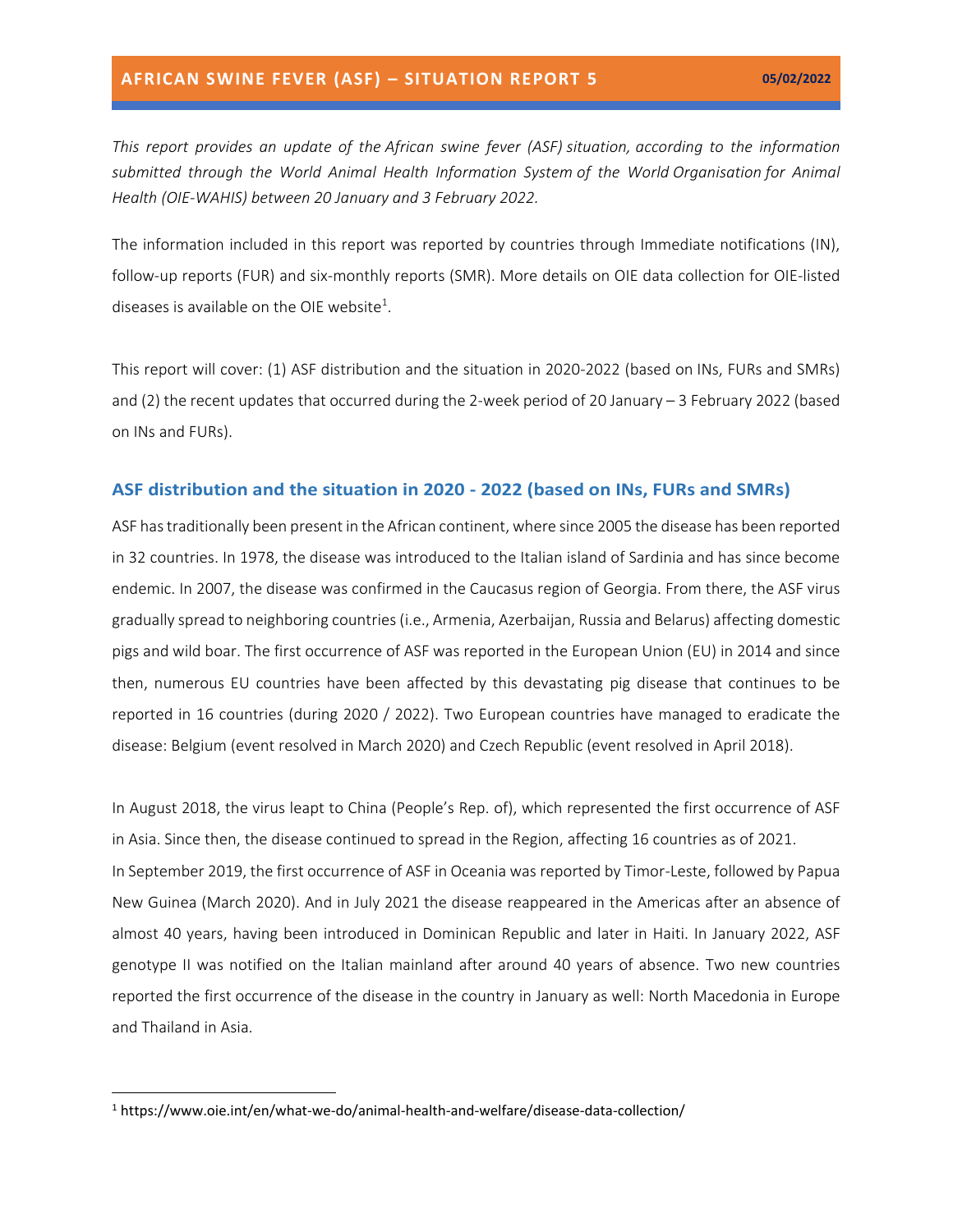

ASF distribution in 2020-2022 (as of 05 February 2022) is shown in Figure 1.

*Figure 1. Map of the world displaying the presence of ASF by Administrative divisions (2020 – 05/02/2022)* 

## Summary of the ASF situation by world region (2020-2022)

In total, since January 2020 ASF has been reported as present in five different world regions in 35 countries, affecting more than 1,000,000 pigs and more than 30,000 wild boars(data reported through INs and FURs), with more than 1,700,000 animal losses. Further details, split by world region are included in Table 1.

Table 1: Summary of the number of outbreaks, cases and animal losses caused by ASF in the different world regions since January 2020 (data reported through INs and FURs – these figures cover only epizootic situation while additional information reported through SMR for enzootic situation are not included here because of submission delays).

|                 | <b>Outbreaks</b> |           | <b>Cases</b>  |           | Losses*       |
|-----------------|------------------|-----------|---------------|-----------|---------------|
|                 | Domestic pigs    | Wild boar | Domestic pigs | Wild boar | Domestic pigs |
| Africa          | 154              |           | 12,991        |           | 20,338        |
| <b>Americas</b> | 225              |           | 8,642         |           | 15,130        |
| Asia            | 1058             | 1,519     | 89,389        | 1,631     | 398,862       |
| <b>Europe</b>   | 3,392            | 16,913    | 940,204       | 28,747    | 1,326,423     |
| Oceania         | 4                |           | 500           |           | 397           |
| <b>Total</b>    | 4,833            | 18,432    | 1,051,726     | 30,378    | 1,761,150     |

\*Losses (deaths + animals killed and disposed of): this figure refers to losses in the establishments affected by the outbreaks and it does not include the animals culled in areas around the outbreak for controlling the disease.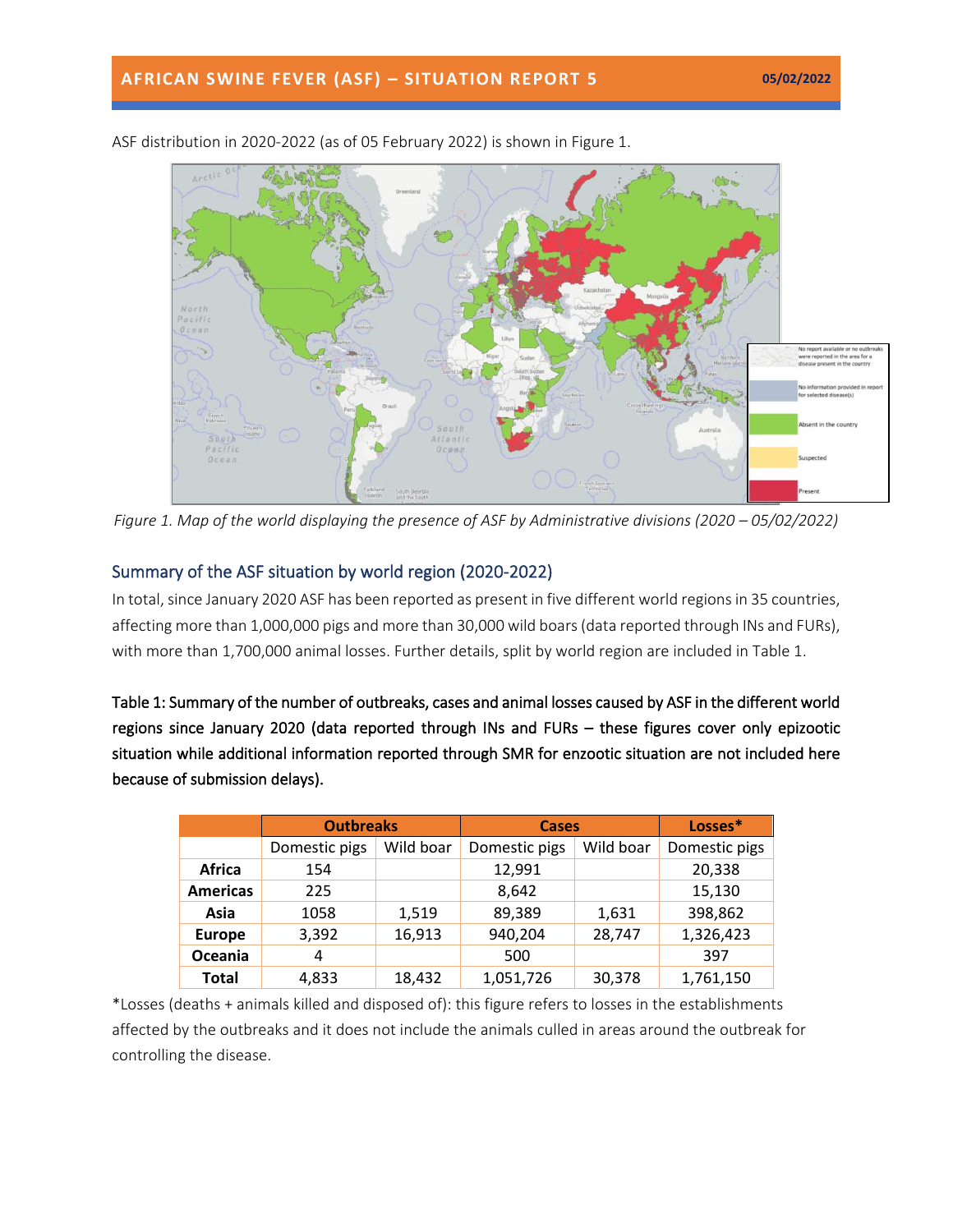## Summary of the global situation and recommendations

Since January 2020, 8 countries have reported ASF as a first occurrence in the country, while 12 countries reported its spread to new zones. This highlights a continuous spread of the disease into new countries, and new zones in countries already affected.

As observed in Europe and in some regions of Asia, the transmission of ASF seems to depend largely on the wild boar population density and their interaction with low-biosecurity pig production systems. The good knowledge and management of the wild boar population and a good coordination among the Veterinary Services, wildlife and forestry authorities are required to successfully prevent and control ASF.

OIE Members are recommended to implement strict [biosecurity measures](https://trello.com/c/jbPlhbq6/55-infographic-en-es-fr-ru-ch) and to strengthen their early disease detection system, in particular where there is evidence of circulation of low virulent strains of African swine fever virus, or transmission in wild suids, and to promptly notify any cases of ASF to the OIE.

## **Recent updates (20/01/2022 – 03/02/2022)**

To describe the current disease situation of ASF, this section covers: (a) a list of new events which started during the 2-week period (reported through INs); (b) information on events that started before the 2-week period but were still ongoing during the period (reported through FURs); (c) new events which started before the 2-week period but were reported through INs during the 2-week period and (d) the geographic distribution of new outbreaks that started during the 2-week period. This information is based on INs and FURs received by the OIE.

### New events by world region (reported through INs)

Africa, Asia, Americas, Oceania No new events reported **Europe** Recurrence in Bulgaria started on 24 January Recurrence in Russia started on 20 January Recurrence in Ukraine started on 1 February First occurrence in a zone in Russia (Bashkortostan administrative division) started on 25 January

## On-going events for which there were new outbreaks, by world region (reported through FURs):

Americas, Oceania No ongoing events updated **Africa** One country updated its ongoing events: South Africa Asia One country updated its ongoing events: Thailand **Europe** Five countries updated their ongoing events: Hungary, Italy, Latvia, Romania, Russia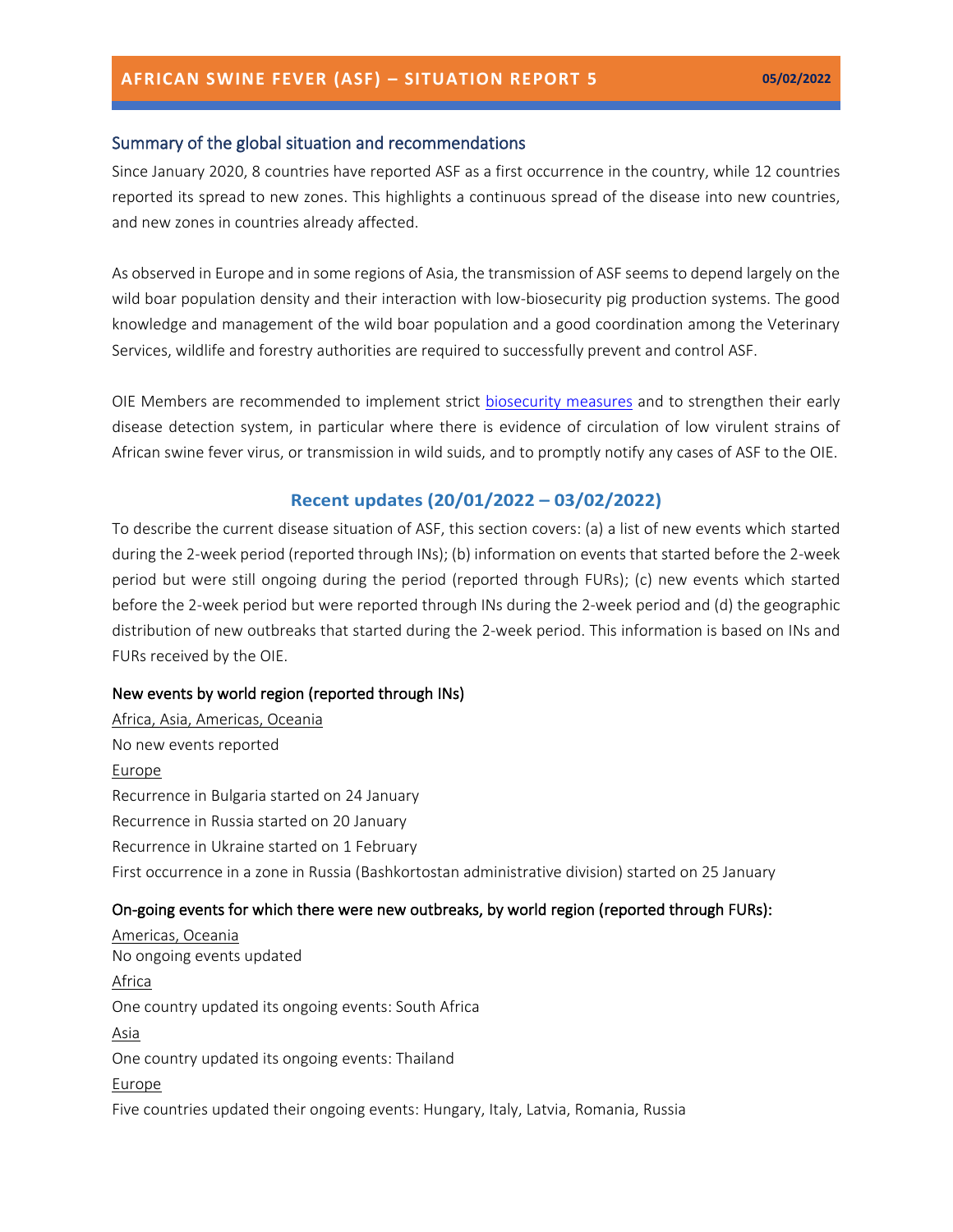# **AFRICAN SWINE FEVER (ASF) – SITUATION REPORT 5 05/02/2022**



*Figure 2: Map of ASF outbreaks which started during 20 January – 3 February 2022 in domestic animals and wildlife. Zoomed views of areas where updates occurred in the last period are provided as well.*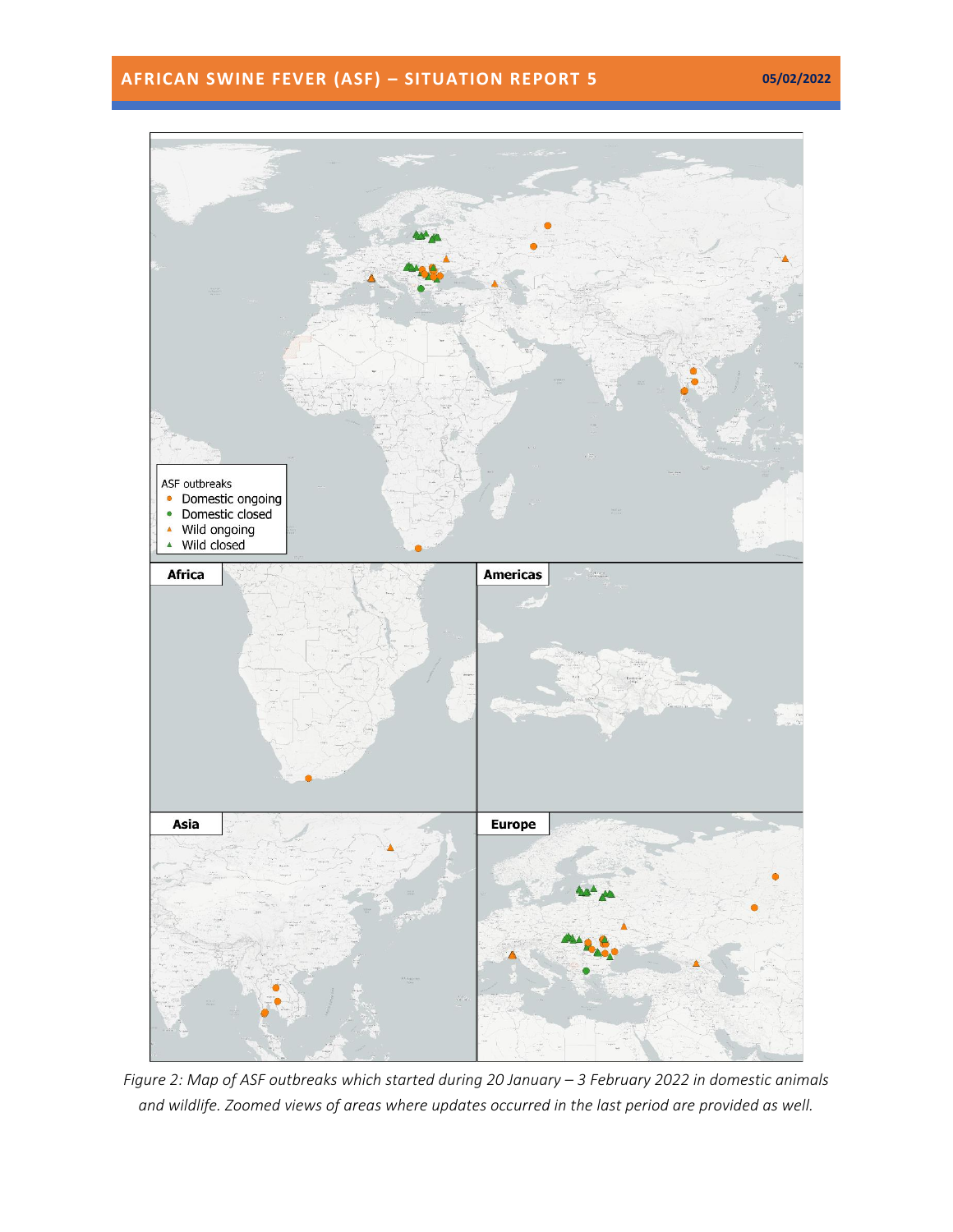## New events by world region (reported through INs) which started before the reporting period

Asia, Africa, Americas, Oceania No new events reported Europe Recurrence in Bulgaria started on 12 January Recurrence in Moldova started on 17 January Recurrence in Ukraine started on 17 January

#### *Discussion*

The events observed in the last 6 months confirm the global threat of ASF, which continues to spread in several regions, affecting territories which have previously not reported the disease, with serious impacts on pig production systems, animal health and welfare, as well as on livelihoods, national food security and international trade.

The detection of ASF in these new territories could pose a risk of spread to neighbouring territories, and the OIE encourages Veterinary Services to maintain vigilance, and implement science-based international standards and guidelines in their national prevention and control programmes.

In particular, an early detection system for ASF could facilitate early reporting and response, limiting the spread of disease. ASF surveillance needs to be adapted to the local epidemiological context, taking into account the presence of low virulent strains that could preclude clinical surveillance. Surveillance programmes should also cover wild and feral suid populations where they are involved in the disease epidemiology. OIE Members should also ensure access to quality laboratory diagnosis for ASF, capable of identifying ASF virus in accordance with the standards in the OIE Terrestrial Manual.

Biosecurity is still the most important and most effective measure available to prevent and control ASF. Rigorous and continuous implementation of biosecurity and maintaining a high level of awareness of ASF among all those in the value chain, as well as maintaining vigilance at borders to prevent the illegal movement of ASF-infected commodities, can prevent the virus from entering pig herds.

The control of ASF requires sustained commitment and resources, and the involvement of all relevant stakeholders. Public-private partnerships are in this regard instrumental in leveraging the respective strengths, knowledge, expertise, and resources of both public and private sector partners to allow ASF control to be achieved more rapidly and efficiently.

OIE Members are also reminded that there is no authorised ASF vaccine with proven effectiveness and safety available in the world. Therefore, any type of ASF vaccine sold on the market is either a fake vaccine or contains poorly attenuated strains of ASFV, which poses serious safety risks and has the potential to spread between pigs, causing chronic disease.